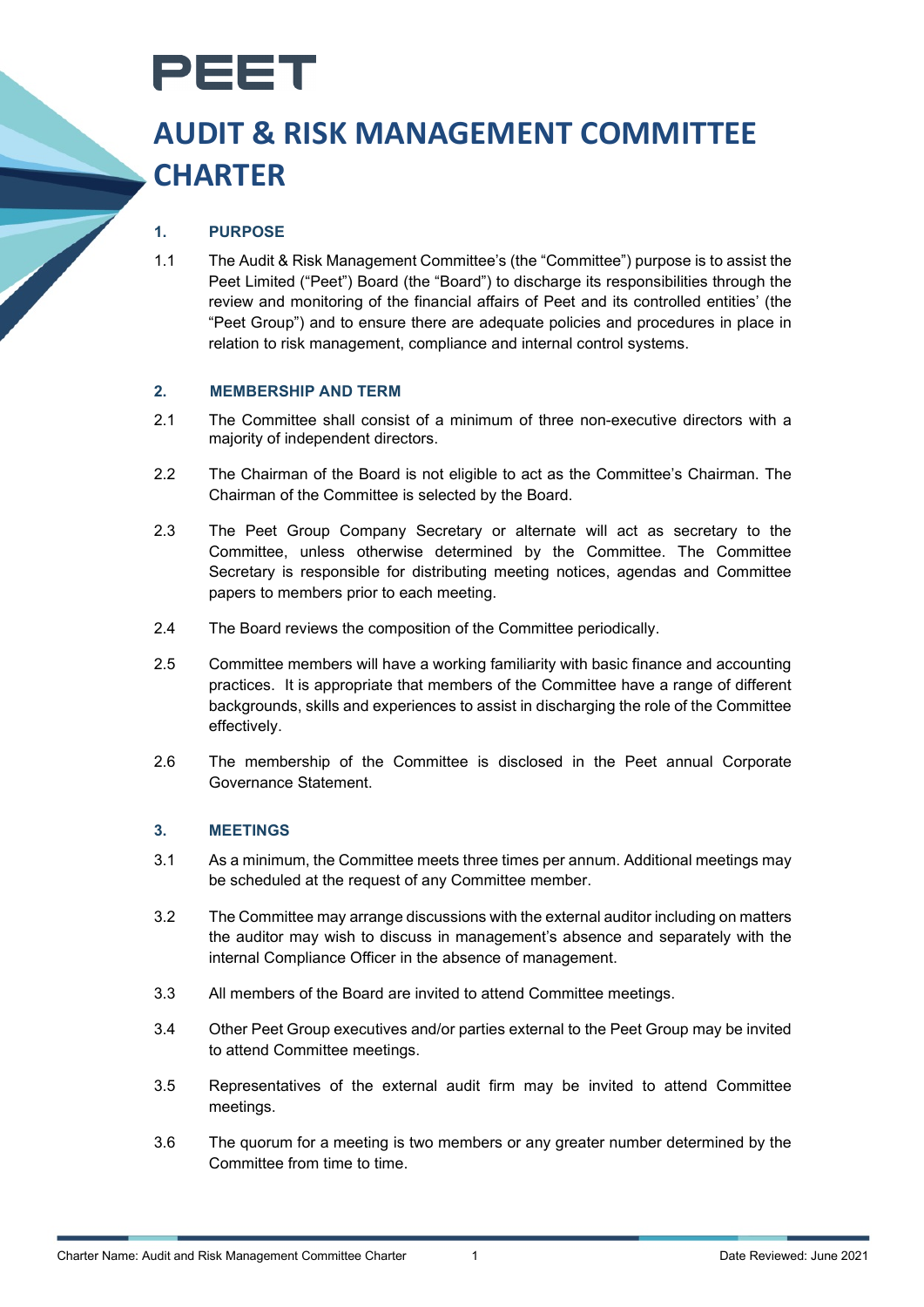3.7 The Committee has access to management via the Managing Director and Chief Executive Officer as required and may engage external advisers as considered necessary to assist in discharging its duties and responsibilities in relation to any Committee matter at the expense of the Company.

#### **4. MINUTES OF MEETINGS**

- 4.1 Proceedings of all meetings are minuted and signed by the Chairman of the Committee, or with the approval of the Committee, any other Committee member.
- 4.2 Minutes of all Committee meetings are circulated to the Board.

# **5. PERFORMANCE AND FEES**

- 5.1 The Committee's performance will be reviewed through the Board's periodical performance appraisal process.
- 5.2 Committee members are entitled to receive remuneration as determined from time to time by the Remuneration Committee and the Board.

# **6. PRIMARY DUTIES**

- 6.1 The Committee's responsibilities include:
	- review all audited Peet Group financial statements intended for publication prior to recommending their approval by the Board;
	- review the appropriateness of the Peet Group's accounting policies and principles;
	- review the processes used by management to monitor and ensure compliance with laws, regulations and other requirements relating to external reporting by the Peet Group of financial information;
	- enquire into any significant difference of opinion between management and the external auditor concerning disclosures in the financial statements and how the matter was resolved;
	- oversee the activities of the external auditor to ensure that the audit approach covers all financial statement areas where there is a risk of material misstatement and that audit activities are carried out throughout the Peet Group in the most effective, efficient and comprehensive manner;
	- ensure that the external auditor meets the required standards for auditor independence;
	- oversee the performance of the external auditor and make recommendations to the Board on the appointment and rotation of the external auditor;
	- consider the appropriateness of fees paid to the external auditor, including the provision of non-audit services;
	- review the audit plan of the external auditor;